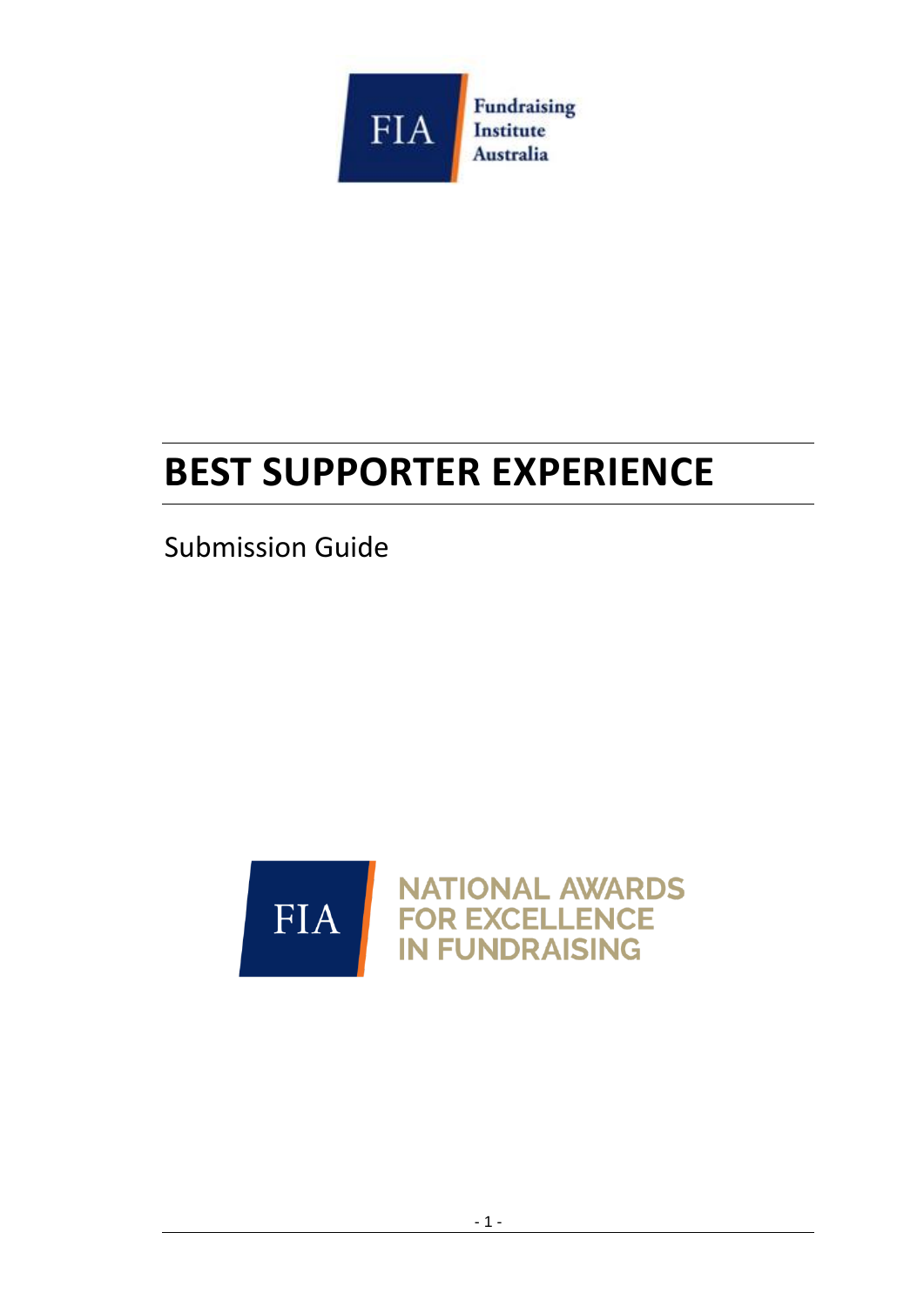

# <span id="page-1-0"></span>**Contents**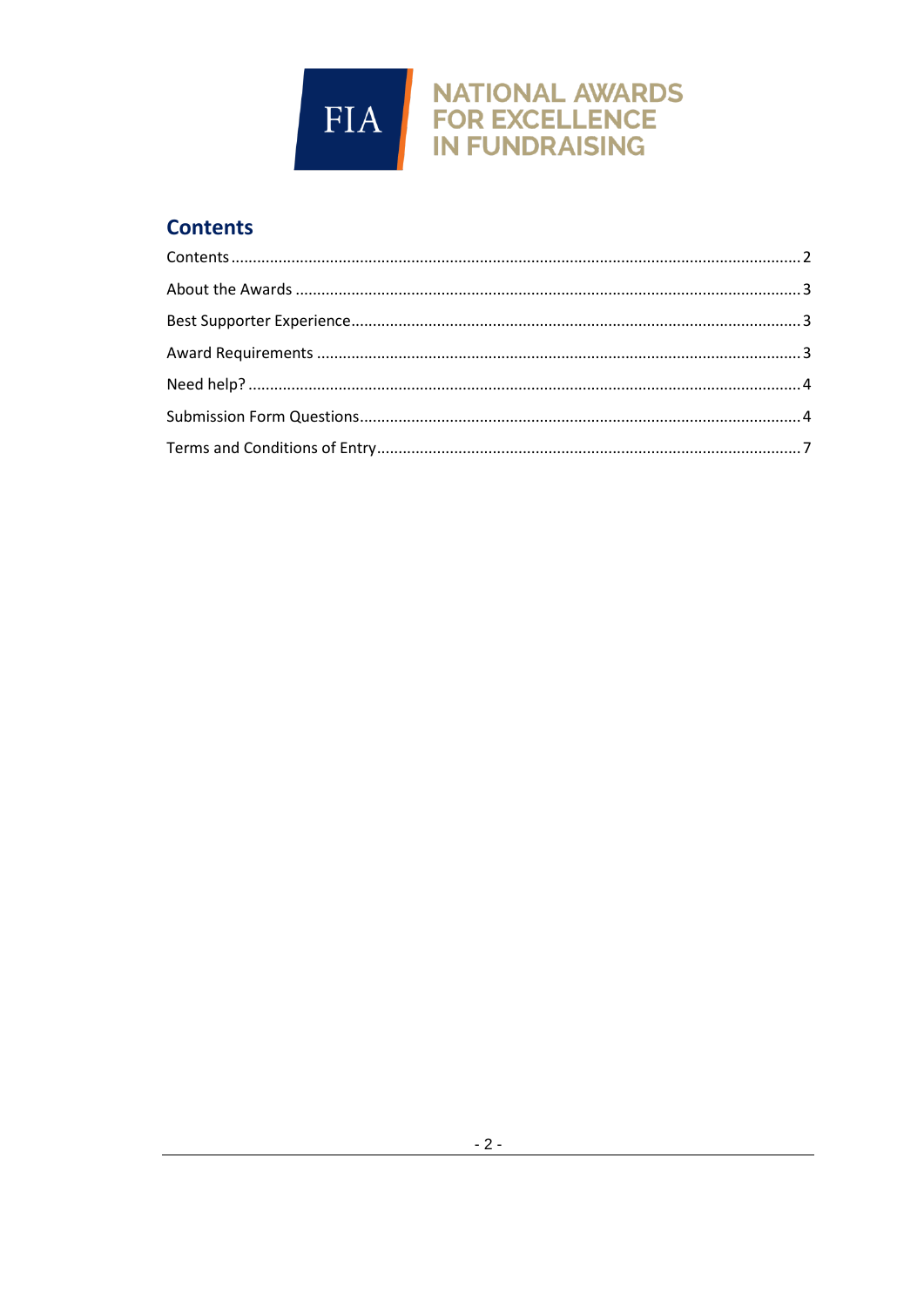# **FIA**

# <span id="page-2-0"></span>**About the Awards**

The FIA Awards for Excellence in Fundraising are a key component of Fundraising Institute Australia's commitment to champion best practice in fundraising.

**NATIONAL AWARDS** 

**FOR EXCELLENCE IN FUNDRAISING** 

The Awards recognise the outstanding initiatives and innovative efforts of fundraisers, volunteers and organisations. They celebrate the hard work and successes across the year, provide an opportunity for acknowledgement by your peers, and promote the role of fundraising in improving our society.

# <span id="page-2-1"></span>**Best Supporter Experience**

*For organisations that understand and demonstrate exceptional supporter care and experience.* 

This award recognises the successful development and implementation of best-practice donor or supporter experiences. The supporter experience should offer donors deeper engagement with beneficiaries, impact and outcomes; bring them closer to the cause; maintain their interest; extend their support; or increase their lifetime value – just to name a few. These experiences should reflect a deep understanding of donor insights integrated with organisational strategy. This award also recognises the use of effective donor experiences through multi-channel engagement.

#### Applicable Types of Fundraising

Including but not limited to:

- Major Gifts Including Capital Campaigns
- Community Fundraising Including Peer to Peer, supporter events, signature events
- Digital Campaigns
- Individual Giving Including Gifts in Wills, cash and regular giving
- Merchandise Campaigns
- Grants, Trusts and Foundations
- Corporate Partnerships

## <span id="page-2-2"></span>**Award Requirements**

The submitting organisation must be a 2021/22 Organisational Member of FIA and the submission must be approved by the CEO/Head of Fundraising or equivalent. If you are not a current member or are unsure of your membership status please call 1300 889 670.

Campaigns must be conducted, or partially conducted, during the last 18 months: 1 March 2020 to 31 August 2021, unless otherwise specified.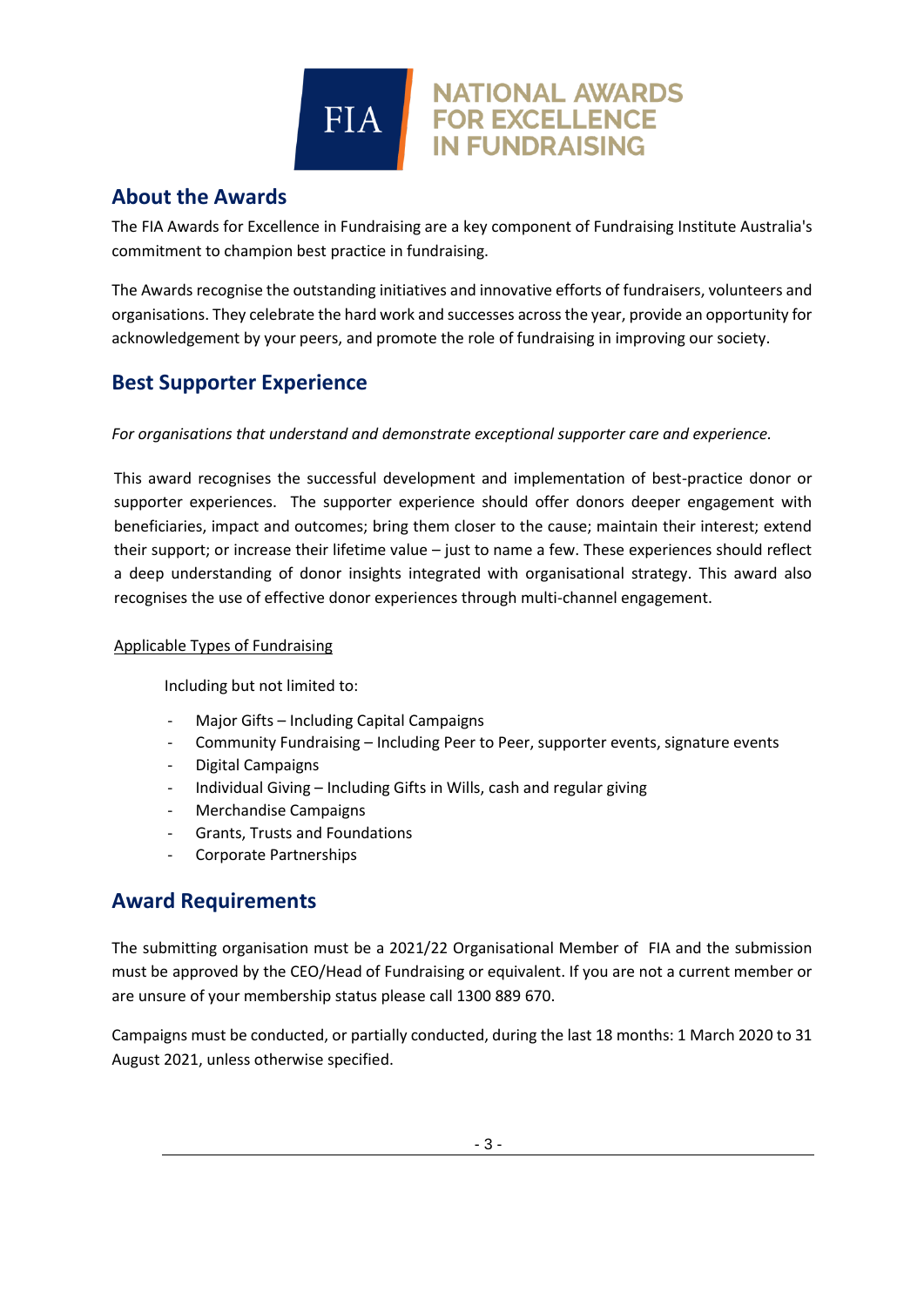

## **How to Enter:**

Complete the online submission form [here](https://fia.awardsplatform.com/) and upload supporting documentation as required.

Please see the next page for a list of information you will need to prepare and questions you will need to answer in order to complete the nomination form. All questions listed require answers.

## **Cost:**

There is no charge for entries in 2022.

**Applications close on Friday 3 September 2021.**

# <span id="page-3-0"></span>**Need help?**

If you need assistance with your nomination, please contact FIA on 1300 889 670, or email [training@fia.org.au](mailto:training@fia.org.au) or visit our websit[e www.fiaawards.org.au](http://www.fiaawards.org.au/)

# <span id="page-3-1"></span>**Submission Form Questions**

#### **CONTACT PERSON DETAILS**

- Contact First name
- Contact Last Name
- Contact Email Address
- Position
- Organisation
- Phone number

#### **CEO/HEAD OF FUNDRAISING OR EQUIVALENT DETAILS**

- Full name
- **Position**
- Phone number and email address

#### **PERIOD OF CAMPAIGN**

Campaigns must be conducted, or partially conducted, during the last 18 months: 1 March 2020 to 31 August 2021.

Date Campaign Commenced: Date Campaign Concluded: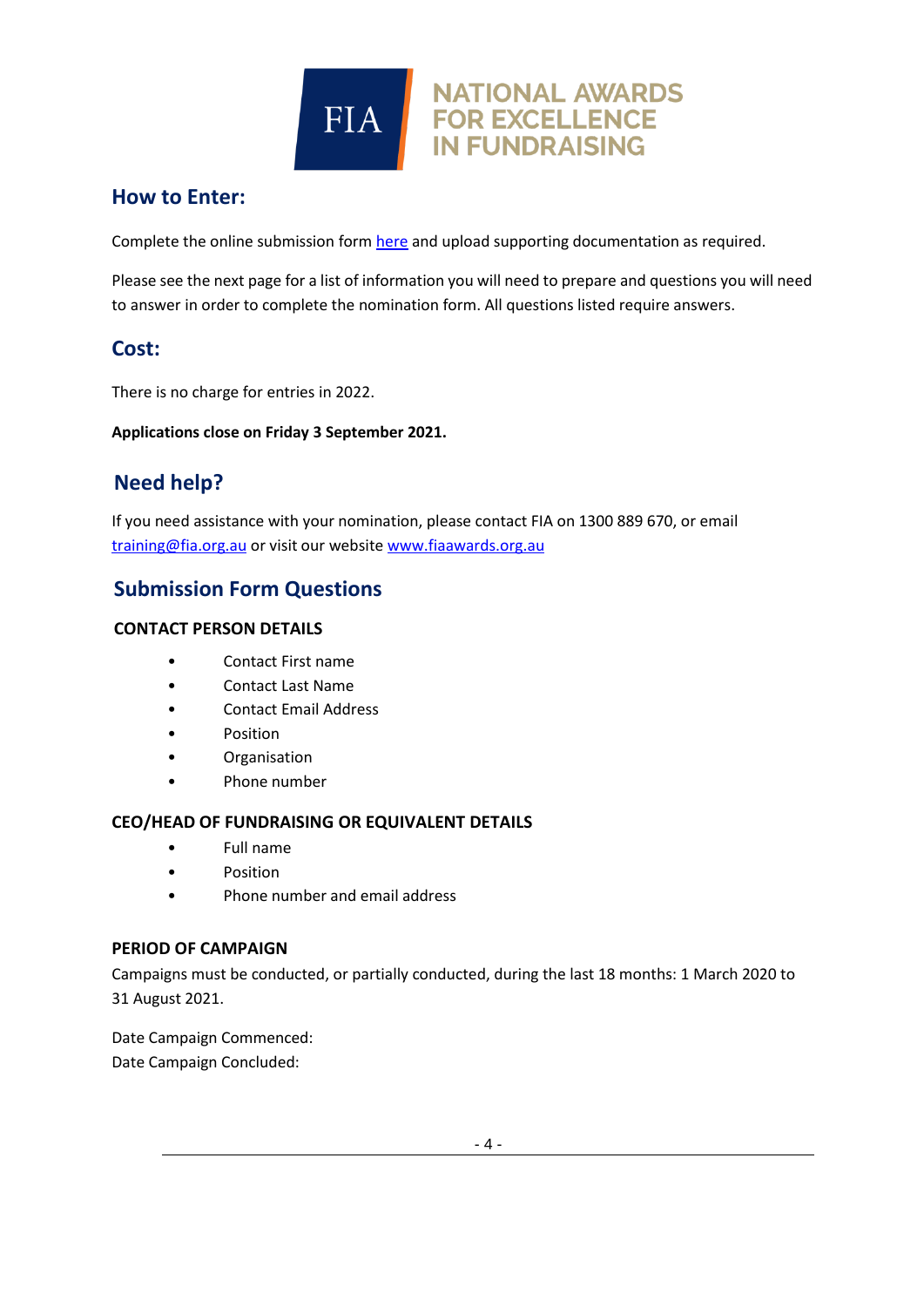

#### **CAMPAIGN TITLE**

Please use the exact title that you wish to appear in all documentation including, but not limited to, media releases, certificates and trophies. Spelling will be taken as it appears.

#### **CRITERIA**

Guide: approx. 300 words per criteria

|    | 1. Executive Summary                                                            | 30% |
|----|---------------------------------------------------------------------------------|-----|
|    | a) Tell us about your best-practice supporter experience. Why did you develop   |     |
|    | this experience and what impact did it have on your fundraising                 |     |
|    | success/organisational strategy?                                                |     |
|    |                                                                                 |     |
|    | This information may be used for introductions, publications, media releases    |     |
|    | and trade publication reviews.                                                  |     |
|    | b) Please provide a short (approx. 1-3 min) video telling us of your supporter  |     |
|    | experience. Why do you believe this supporter experience was exceptional?       |     |
|    | This can be a simple video filmed on your phone. The quality of the             |     |
|    | production will not be considered in the judging process - it's about the story |     |
|    | you tell.                                                                       |     |
|    |                                                                                 |     |
|    | 2. Objectives                                                                   | 20% |
|    | a) What were the objectives of the supporter experience you created? What       |     |
|    | problem or issue was it aiming to address?                                      |     |
|    | b) What insights were used to develop this supporter experience?                |     |
|    |                                                                                 |     |
|    | 3. Demonstration of exceptional supporter experience                            | 20% |
|    | How was the supporter experience created? How does it differ to previous<br>a)  |     |
|    | supporter experiences?                                                          |     |
|    | b) What do you believe were the key success factors for the supporter           |     |
|    | experience?                                                                     |     |
|    | c) What platforms were used, if any, and why?                                   |     |
|    | d) State at least one way your campaign showed alignment to the FIA Code        |     |
|    |                                                                                 |     |
|    | 4. Impact and outcomes of supporter experience                                  | 30% |
|    | a) What changed following the implementation of this supporter experience?      |     |
|    | How was this measured?                                                          |     |
|    | b) What was the fundraising result from the supporter experience? How did it    |     |
|    | benefit your organisation and/or mission?                                       |     |
| c) | What lessons were learnt?                                                       |     |
|    |                                                                                 |     |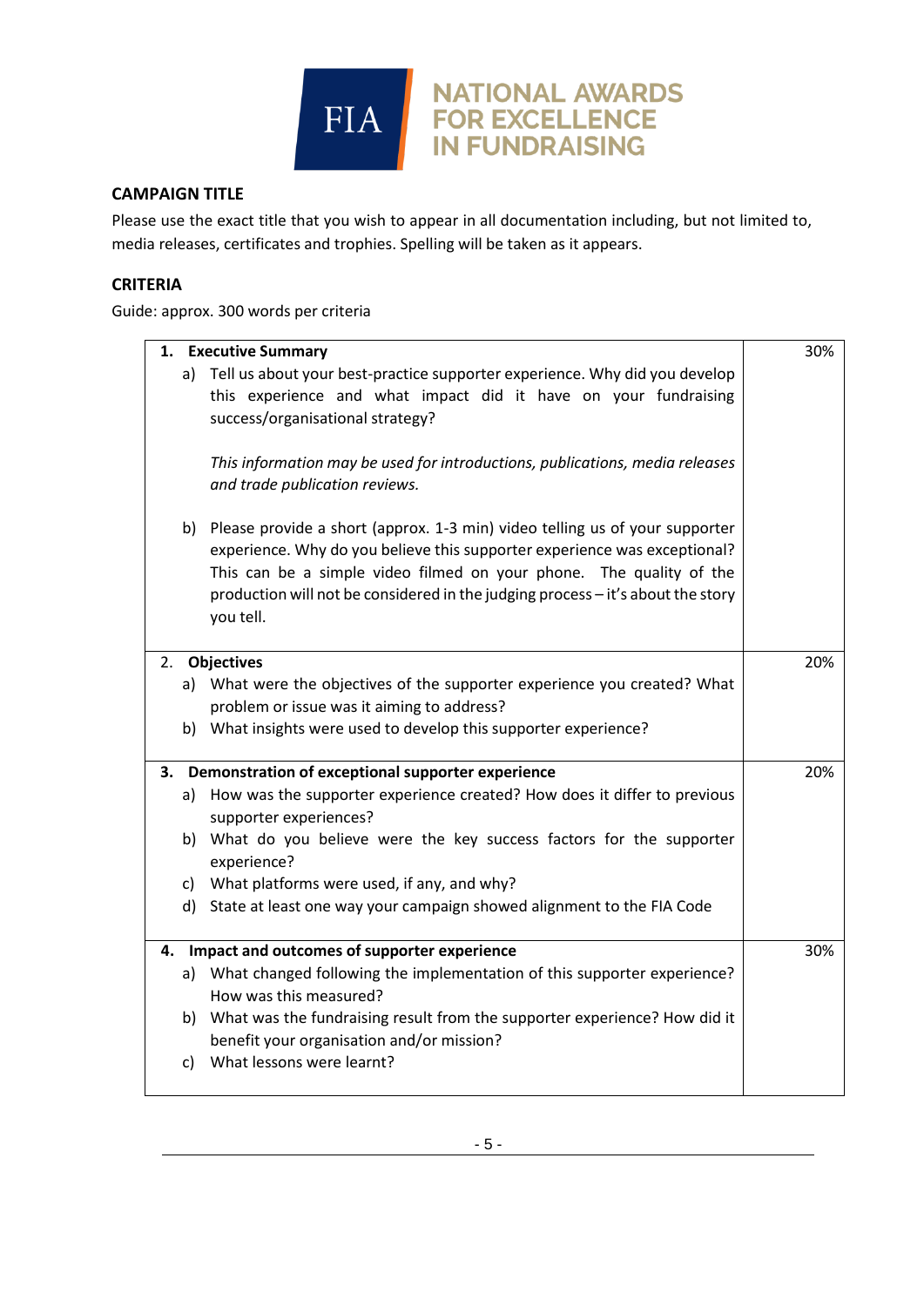

#### **SUPPORTING DOCUMENTS**

Please provide the following supporting documentation:

- The organisation's logo (high res EPS or JPG minimum 600dpi).
- At least two images suitable for the 2022 Awards publication.
- Up to three pieces of other materials to enhance your submission. These could include videos, audio, collateral, Powerpoint presentation or other media suitable for showing at FIA's Gala Awards Dinner.

**NATIONAL AWARDS** 

**FOR EXCELLENCE IN FUNDRAISING** 

Please note that these materials may be used in Powerpoint presentations and other published materials related to the Awards. FIA reserves the right to reproduce entries in all FIA publications and in other promotional materials, including the FIA website and media releases.

#### **TEAM INFORMATION / CERTIFICATE OF RECOGNITION**

You are encouraged to credit all members of the team that contributed to this campaign.

Please include the names of up to 6 key personnel or key contributors (agencies/suppliers etc) involved in the campaign. Only the personnel listed will be issued individual award certificates. If more than six personnel, you may choose to have the Organisation and Campaign Title only listed on the certificate.

Please be sure to spell names correctly and include their post nominals. People hate it when their names are misspelt, especially if it appears on an award certificate!